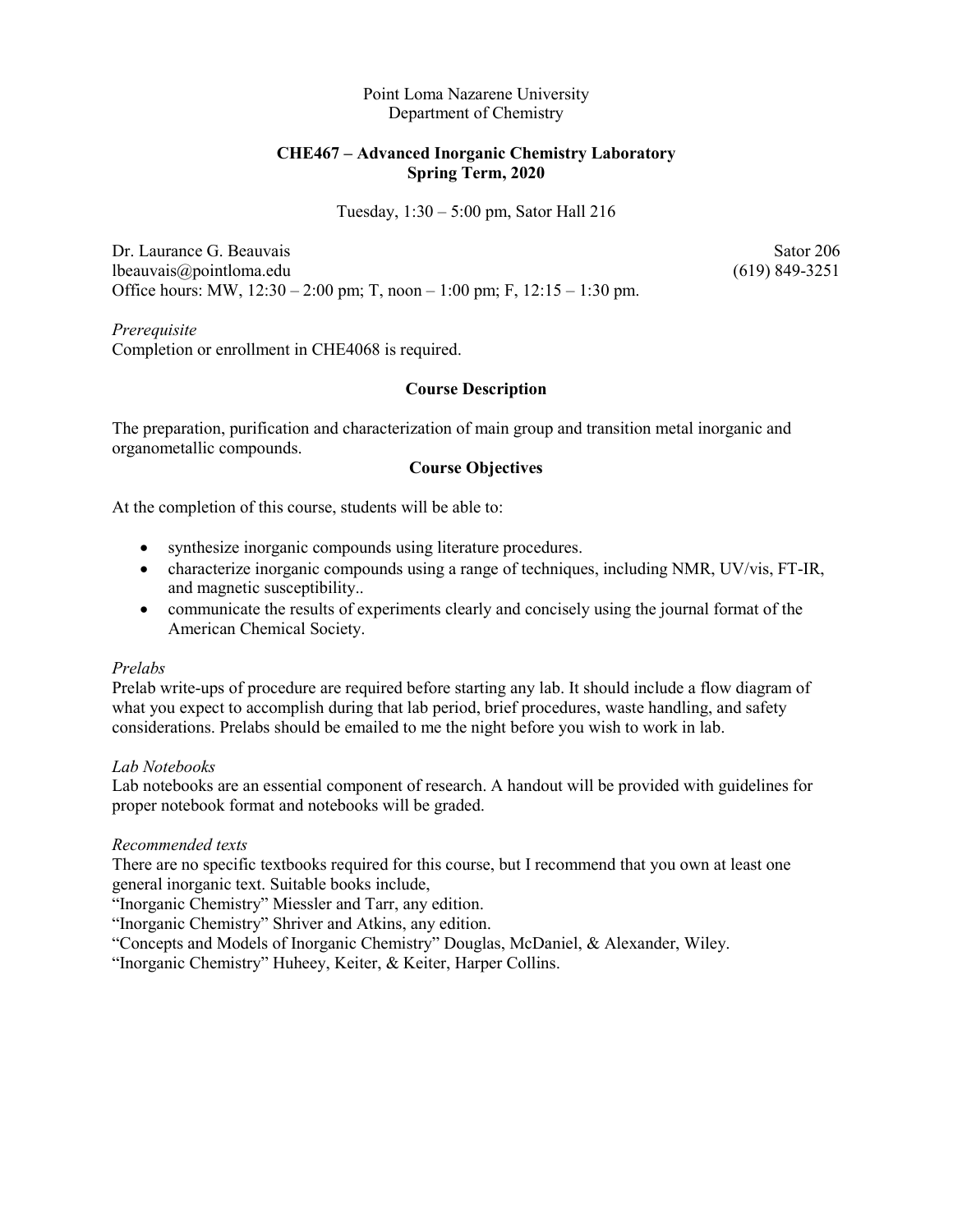| Grading:                 |        |   | Grading Scale: |
|--------------------------|--------|---|----------------|
| Notebook                 | $10\%$ | A | $90 - 100\%$   |
| Prelab                   | $15\%$ | B | $80 - 90\%$    |
| Product Yield and Purity | $20\%$ | C | $70 - 80\%$    |
| Lab Reports              | 55 %   | D | $60 - 70\%$    |
|                          |        | F | $\leq 60\%$    |

#### **PLNU Mission**

#### **To Teach ~ To Shape ~ To Send**

Point Loma Nazarene University exists to provide higher education in a vital Christian community where minds are engaged and challenged, character is modeled and formed, and service is an expression of faith. Being of Wesleyan heritage, we strive to be a learning community where grace is foundational, truth is pursued, and holiness is a way of life.

#### **FINAL EXAMINATION POLICY**

Successful completion of this class requires taking the final examination **on its scheduled day**. The final examination schedule is posted on the [Class Schedules](http://www.pointloma.edu/experience/academics/class-schedules) site. No requests for early examinations or alternative days will be approved.

#### **PLNU COPYRIGHT POLICY**

Point Loma Nazarene University, as a non-profit educational institution, is entitled by law to use materials protected by the US Copyright Act for classroom education. Any use of those materials outside the class may violate the law.

## **PLNU ACADEMIC HONESTY POLICY**

Students should demonstrate academic honesty by doing original work and by giving appropriate credit to the ideas of others. Academic dishonesty is the act of presenting information, ideas, and/or concepts as one's own when in reality they are the results of another person's creativity and effort. A faculty member who believes a situation involving academic dishonesty has been detected may assign a failing grade for that assignment or examination, or, depending on the seriousness of the offense, for the course. Faculty should follow and students may appeal using the procedure in the university Catalog. See [Academic Policies](http://catalog.pointloma.edu/content.php?catoid=41&navoid=2435) for definitions of kinds of academic dishonesty and for further policy information.

#### **PLNU ACADEMIC ACCOMMODATIONS POLICY**

While all students are expected to meet the minimum standards for completion of this course as established by the instructor, students with disabilities may require academic adjustments, modifications or auxiliary aids/services. At Point Loma Nazarene University (PLNU), these students are requested to register with the Disability Resource Center (DRC), located in the Bond Academic Center. [\(DRC@pointloma.edu](mailto:DRC@pointloma.edu) or 619-849-2486). The DRC's policies and procedures for assisting such students in the development of an appropriate academic adjustment plan (AP) allows PLNU to comply with Section 504 of the Rehabilitation Act and the Americans with Disabilities Act. Section 504 (a) prohibits discrimination against students with special needs and guarantees all qualified students equal access to and benefits of PLNU programs and activities. After the student files the required documentation, the DRC, in conjunction with the student, will develop an AP to meet that student's specific learning needs. The DRC will thereafter email the student's AP to all faculty who teach courses in which the student is enrolled each semester. The AP must be implemented in all such courses.

If students do not wish to avail themselves of some or all of the elements of their AP in a particular course, it is the responsibility of those students to notify their professor in that course. PLNU highly recommends that DRC students speak with their professors during the first two weeks of each semester about the applicability of their AP in that particular course and/or if they do not desire to take advantage of some or all of the elements of their AP in that course.

#### **PLNU ATTENDANCE AND PARTICIPATION POLICY**

Regular and punctual attendance at all classes is considered essential to optimum academic achievement. If the student is absent from more than 10 percent of class meetings, the faculty member can file a written report which may result in de-enrollment. If the absences exceed 20 percent, the student may be de-enrolled without notice until the university drop date or, after that date, receive the appropriate grade for their work and participation. See [Academic Policies](http://catalog.pointloma.edu/content.php?catoid=41&navoid=2435) in the Undergraduate Academic Catalog.